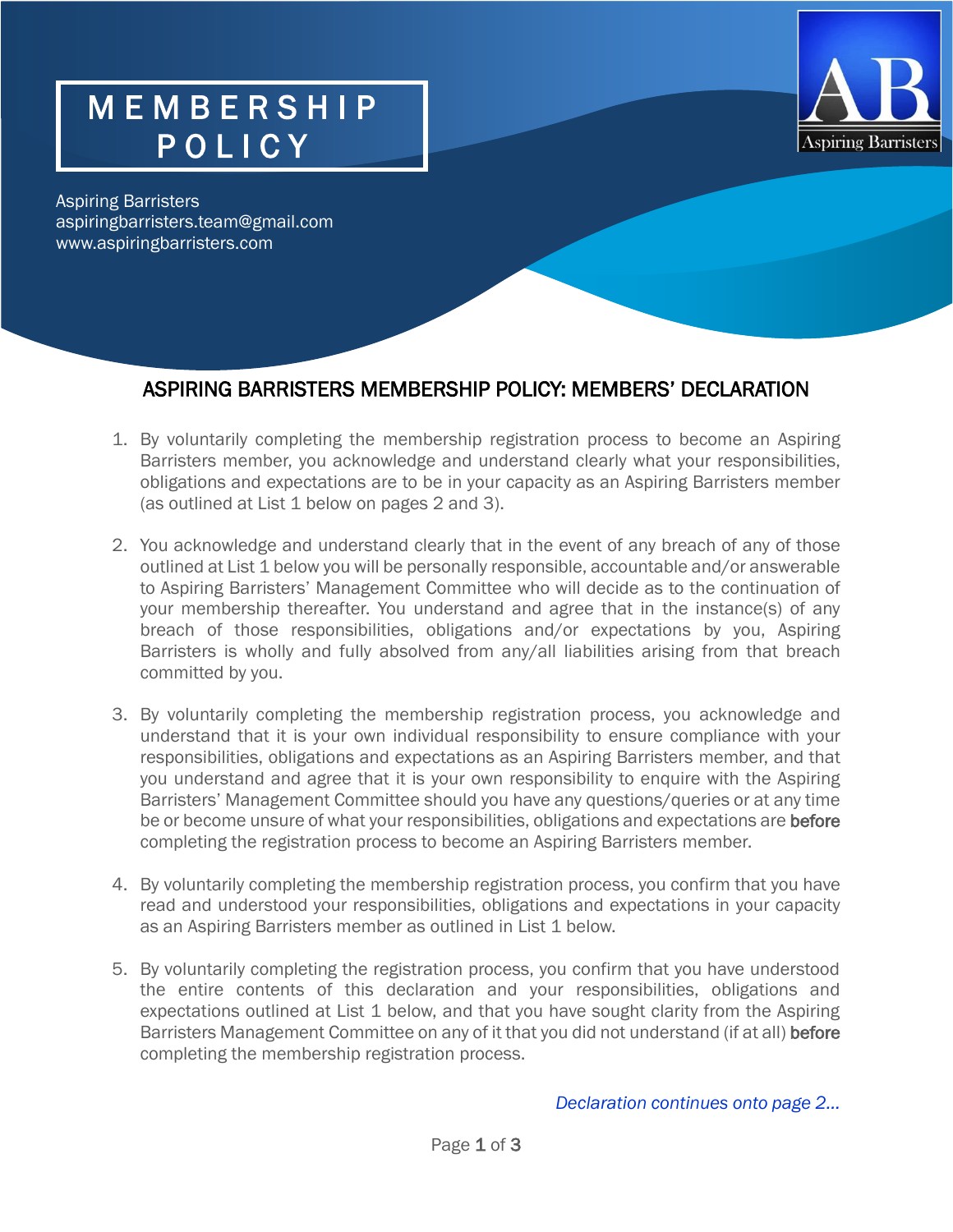

# M E M B E R S H I P POLICY

Aspiring Barristers aspiringbarristers.team@gmail.com [www.aspiringbarristers.com](http://www.aspiringbarristers.com/)

- 6. By completing the membership registration process, you acknowledge and understand that Aspiring Barristers retains the right to terminate your membership at any time and will provide its reason for doing so in this instance. You understand that failure to comply with any part of Aspiring Barristers' membership policy as outlined in List 1 below will result in automatic termination of your Aspiring Barristers membership.
- 7. By completing the membership registration process, you confirm that you are not aware of anything that may affect and/or impair your ability to understand the nature of your responsibilities, obligations and expectations as an Aspiring Barristers member as stated in this declaration.

#### List 1: Aspiring Barristers Membership: Members' Responsibilities, Obligations and Expectations

- 8. By completing the membership registration process, you certify that you will comply with your responsibilities, obligations and expectations in accordance with that outlined here at List 1, namely that you will:
	- i) Treat fellow Aspiring Barristers members, Aspiring Barristers' Management Committee and its Partner Chambers and Practitioners with respect, integrity and courtesy at all times.
	- ii) Not engage in any abusive, offensive and/or discriminatory conduct of any kind. Aspiring Barristers operates a zero-tolerance policy for such behaviours. As such, any engagement whatsoever with such behaviours will result in automatic termination of your Aspiring Barristers membership with immediate effect.
	- iii) Act with professionalism when working with other professionals (whether one of Aspiring Barristers' Partners, Sponsors or otherwise) as a participant in any of Aspiring Barristers' schemes. For example, Aspiring Barristers' Mentoring Scheme and/or Mini-Pupillage Scheme. This obligation applies to any other Schemes and Programmes that Aspiring Barristers introduces in the future.

 *Declaration continues onto page 3…*